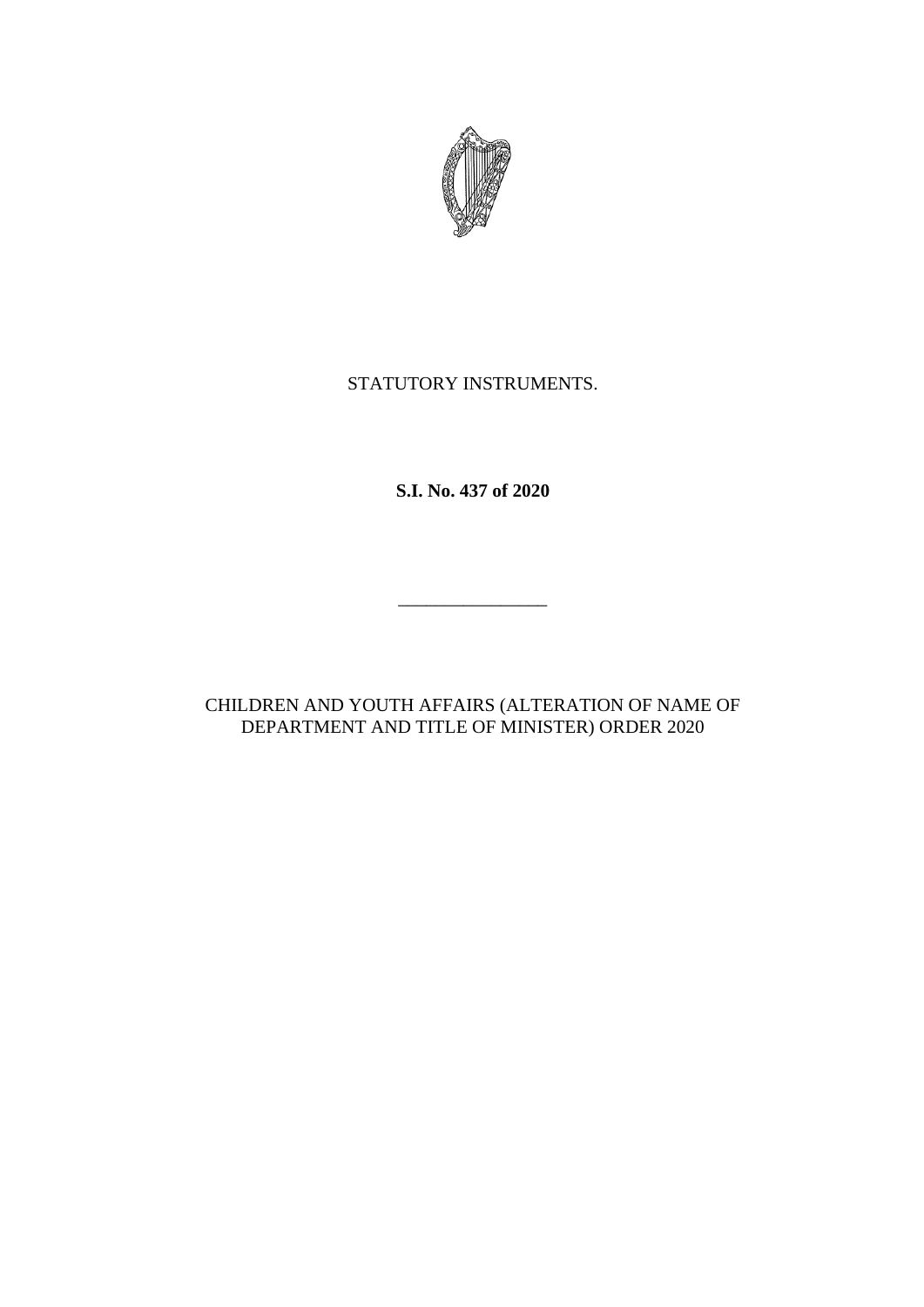## S.I. No. 437 of 2020

## CHILDREN AND YOUTH AFFAIRS (ALTERATION OF NAME OF DEPARTMENT AND TITLE OF MINISTER) ORDER 2020

The Government, in exercise of the powers conferred on them by section 6 (1) of the Ministers and Secretaries (Amendment) Act 1939 (No. 36 of 1939), hereby order as follows:

1. (1) This Order may be cited as the Children and Youth Affairs (Alteration of Name of Department and Title of Minister) Order 2020.

(2) This Order comes into operation on 15 October 2020.

2. The name of the Department of State, the present name of which is, in the Irish language, an Roinn Leanaí agus Gnóthaí Óige and, in the English language, the Department of Children and Youth Affairs, is altered, in the Irish language, to that of an Roinn Leanaí, Comhionannais, Míchumais, Lánpháirtíochta agus Óige and, in the English language, to that of the Department of Children, Equality, Disability, Integration and Youth.

3. The title of the Minister having charge of the Department of State, whose present title is, in the Irish language, an tAire Leanaí agus Gnóthaí Óige and, in the English language, the Minister for Children and Youth Affairs is altered, in the Irish language, to that of an tAire Leanaí, Comhionannais, Míchumais, Lánpháirtíochta agus Óige and, in the English language, to that of the Minister for Children, Equality, Disability, Integration and Youth.

- 4. In any enactment or any instrument made under an enactment
	- (*a*) references to the Department of Children and Youth Affairs shall be construed as references to the Department of Children, Equality, Disability, Integration and Youth, and
	- (*b*) references to the Minister for Children and Youth Affairs shall be construed as references to the Minister for Children, Equality, Disability, Integration and Youth.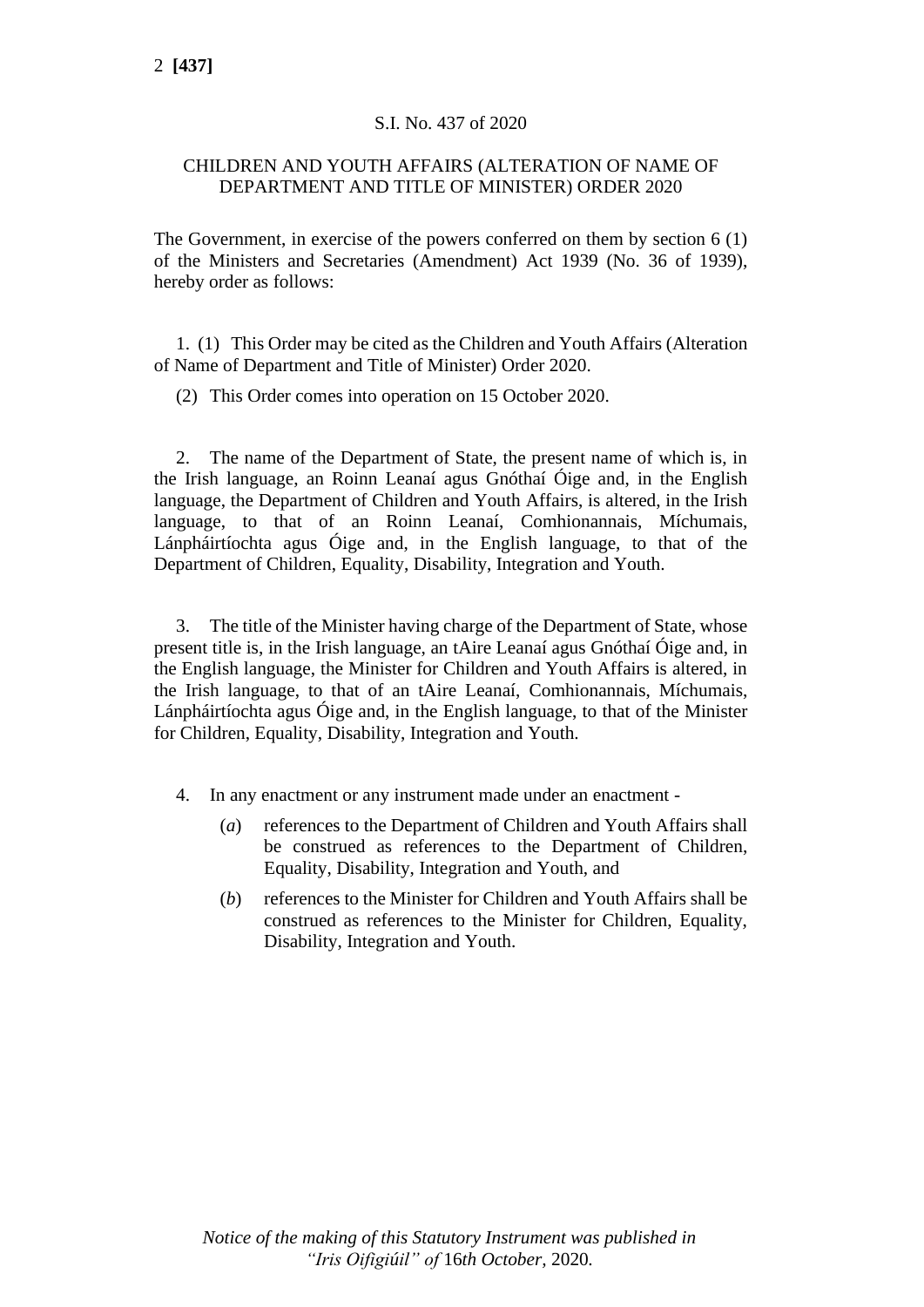

GIVEN under the Official Seal of the Government, 13 October, 2020.

MICHEÁL MARTIN, Taoiseach.